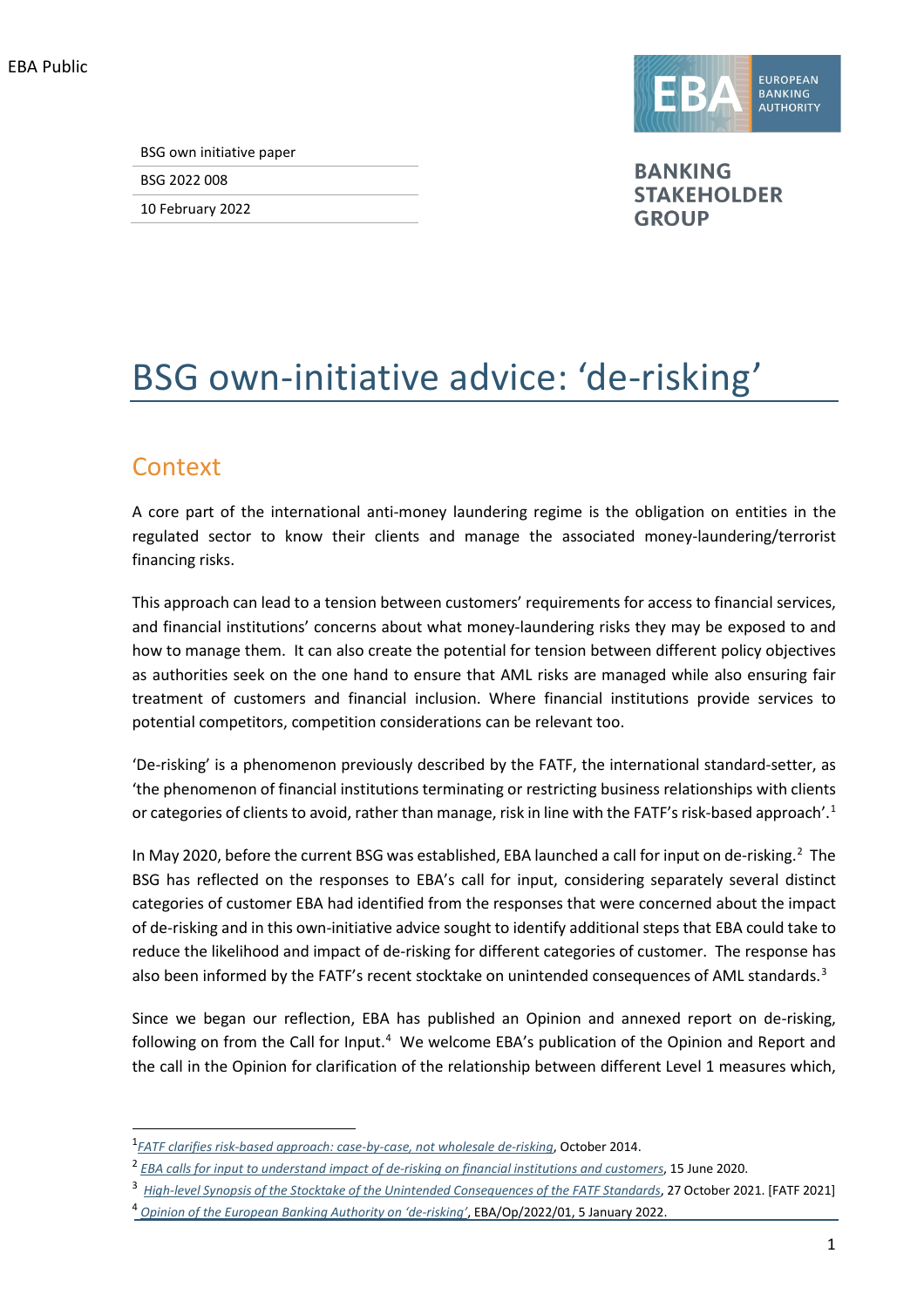as we flagged in our Own Initiative Report on AML Strategy, $5$  create difficulties in the implementation of effective AML controls. We also welcome EBA's publication of initiatives taken by some competent authorities to address problems related to de-risking. In this own-initiative report, we offer further reflections on the drivers of de-risking and on additional practical steps EBA could take to support the implementation of appropriate AML risk-management without the negative impacts which arise from unwarranted de-risking.

### General Principles

We have focused in this advice on each category of customer separately, given the different nature of the issues raised, and we have also considered the extent to which certain groups were likely to have been in a position to respond to EBA's call for input.

Our recommendations start from the assumption that there may be individual customers whose behaviour or lack of willingness to engage with procedures in place to counter money laundering may mean that the risk associated with that customer cannot be accurately assessed or effectively managed. Our concern is to ensure that any such decision is based on an assessment of an individual customer, not a whole category of customer.

We have also been aware that some financial institutions play multiple roles in relation to AML controls. For example, a payment service provider (PSPs) authorised under PSD II may be both a customer of a bank and potentially impacted by that bank's 'de-risking', and it will also be subject to AML requirements in its own business with the potential to 'de-risk' its own customers.

We have taken advantage of the BSG composition bringing together different stakeholder categories, including banks, PSPs, consumer and user representatives, to focus on areas where there is a consensus that progress can be made, and we have concentrated our recommendations for action on areas that are within EBA's current mandate.

### Payment service providers

#### **Why is de-risking an issue**

A particular bank can decide whether facilitating access to banking services (opening or maintaining a bank account) for a non-bank payment provider is within its risk-appetite, which could translate into a refusal of service or requests for changes in the operating model.

Several institutions have tried to study the de-risking phenomenon e.g. FATF. However, the lack of solutions so far may drive financial transactions into less/non-regulated channels, reducing transparency of financial flows and creating financial exclusion, thereby increasing exposure to money laundering and terrorist financing (ML/TF) risks. Often the more marginalised or disenfranchised parts of society are deemed to be potentially more risky - as reflected in the most recent supranational risk assessment by the European Commission. This leads to extra compliance burdens, in turn excluding

<span id="page-1-0"></span><sup>5</sup> *[AML Strategy](https://www.eba.europa.eu/sites/default/documents/files/document_library/973531/BSG%20own%20initiative%20opinion%20on%20AML.pdf)*. BSG 2021 026, April 2021.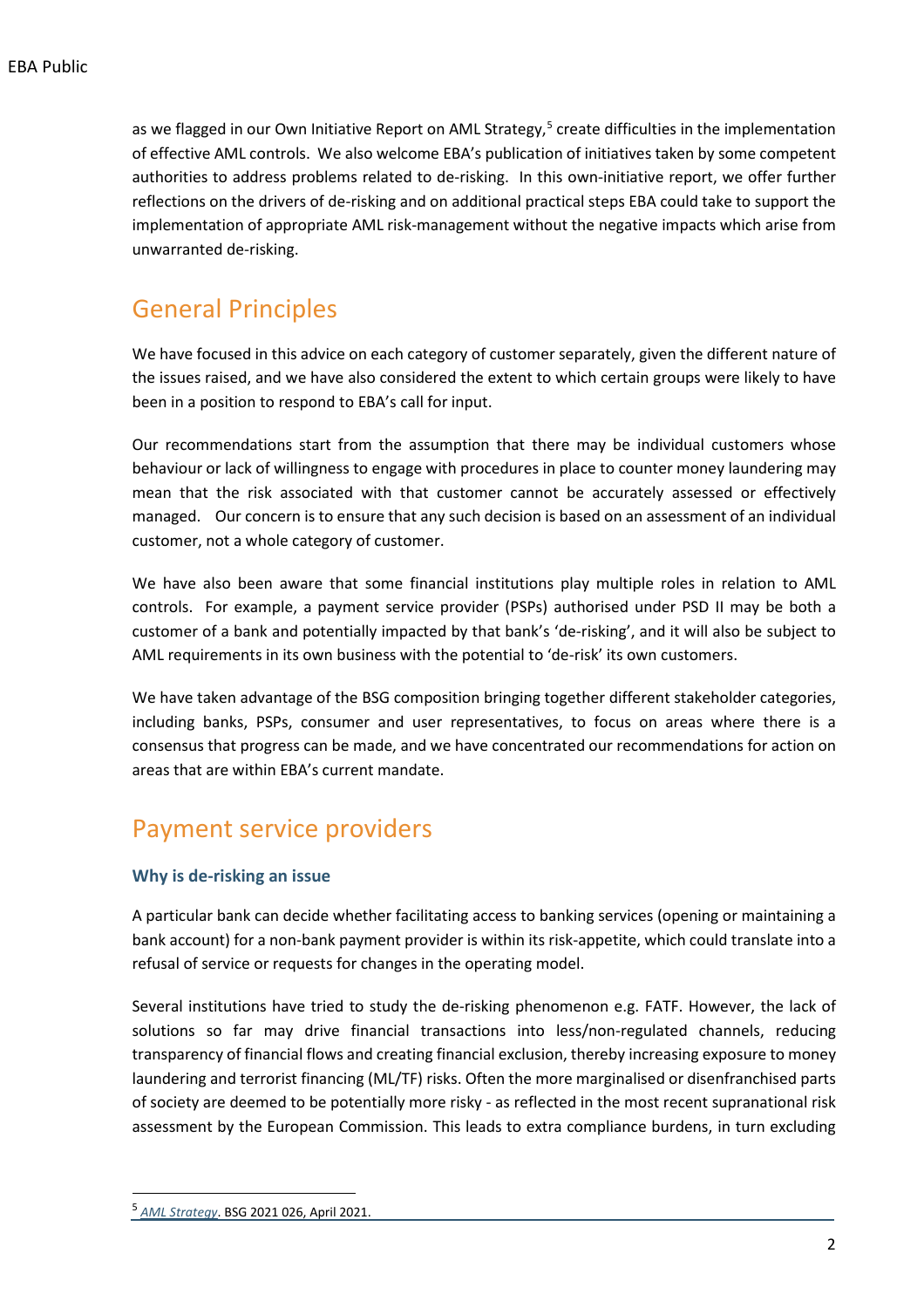businesses from conducting their business by being cut from bank and correspondence banking services.

De-risking has also implications for the entire market. It leads to ineffective mitigation of ML/TF. Transparency helps to build trust but strong communication is also essential in tackling the inherent risk of money laundering and fraud. If banks close their doors and are not willing to have an open dialogue about trends, controls and solutions, they are not contributing to the effective prevention of ML/TF.

De-risking drives prices up since prices need to be negotiated. If a payment service provider gets debanked and must find a new partner, this requires ongoing resources within the company and often means a more costly deal. De-risking also disrupts consumers' access to products. If a product in one Member State relies on a main banking partner and a back-up partner, if both of those banks decide to de-risk at one time, this is a risk to operational continuity.

De-risking also contributes to restricting access to provision of business bank accounts. Restricted market access for a subset of consumers is, in effect, a market failure. This drives ineffective competition between PSPs and incumbents, and may also lead to the concentration of risk.

#### **Drivers of de-risking**

The FATF's approach to de-risking requires financial institutions to identify, assess and understand their money laundering and terrorist financing risks, and implement AML/CFT measures that are commensurate with the risks identified.

When establishing relationships with non-bank PSPs, banks are required to perform normal customer due diligence on these PSPs. Additionally, banks are required to gather sufficient information about the non-bank PSP to understand its business, reputation and the quality of its supervision, including whether it has been subject to a money laundering or terrorist financing investigation or regulatory action, and to assess the PSPs AML/CFT controls.

We understand the tensions that banks face between the pressure to de-risk versus the pressure to be inclusive on access. On the one hand, we believe that banks should apply the KYC rules proportionately with the respective ML/TF risk. Banks should not de-risk the whole PSP sector but rather adopt a case-by-case approach. On the other hand, non-bank PSPs should provide information about their business models and AML risk profile/compliance programs to banks.

There are major communication gaps between banks and non-bank PSPs and the dialogue is often limited. The lack of a safe space for banks and non-bank PSPs to exchange information on typologies and ML/TF risks can hinder an intelligence-led approach to financial crime risks.

#### **Policy recommendations**

The United Kingdom has developed specific Guidelines to provide the banking sector with clear rules on how to provide access to the non-bank PSPs. This includes a dedicated Chapter 16 in the PSD2 Approach document of the UK competent authority which specifies the criteria and procedures banks have to follow under Article 36 of the Payment Services Directive (PSD2).This has significantly reduced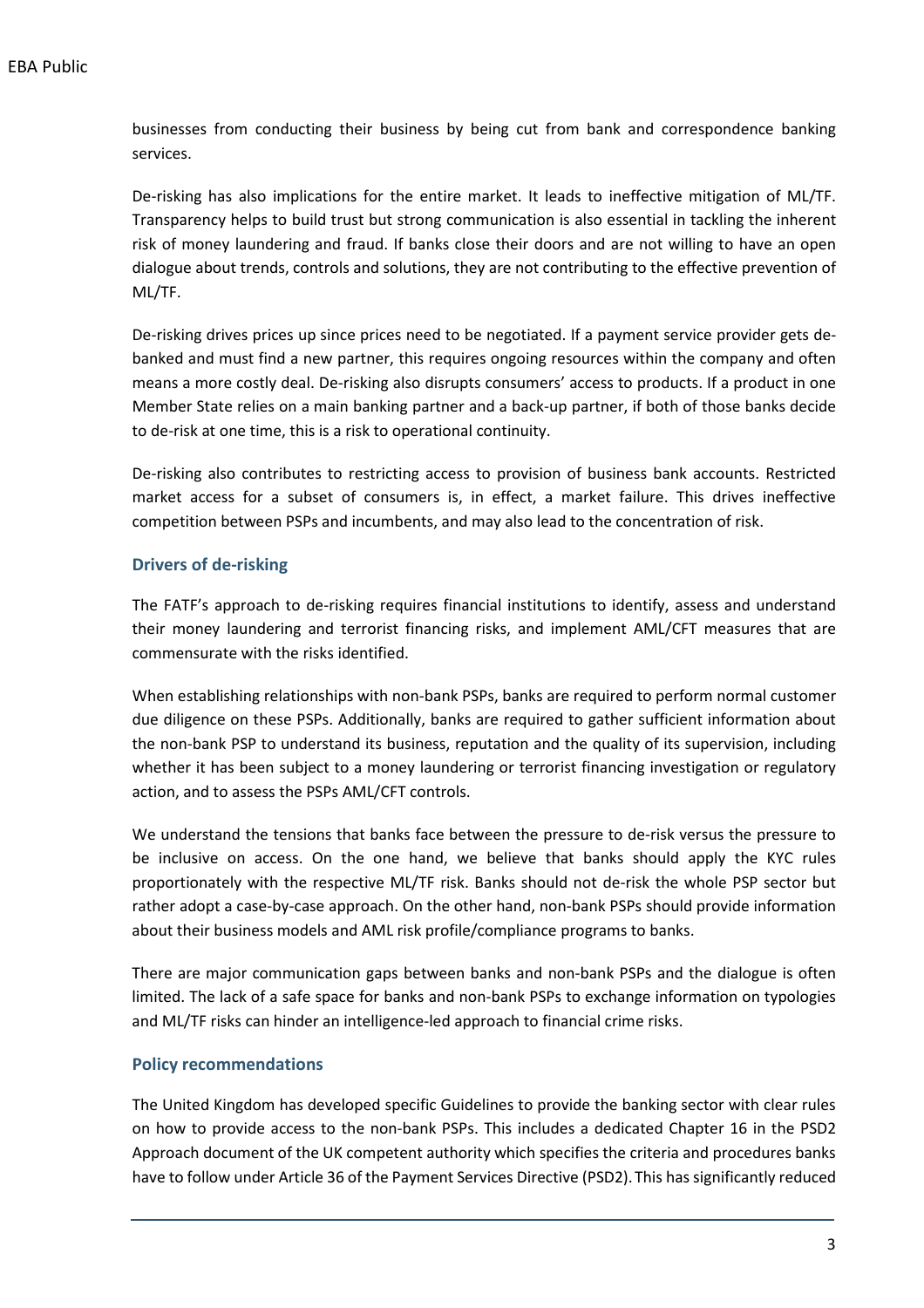the market impact resulting from de-risking. Similar dialogues have been initiated in some EU Member States and we believe this offers a good model that should be emulated across the EU.

The Belgian Central Bank has issued a helpful statement in this regard. It sets out that credit institutions should only adopt de-risking as an extreme measures only after assessing the circumstances relevant to the particular case and only when other possible ML/TF risk management and mitigation measures are not available, have already been exhausted and/or where a credit institution is unable to properly comply with ML/TF prevention requirements and to manage ML/TF risks when establishing and/or continuing a business relationship with a specific non-bank payment provider.

The EBA could play the role of facilitator at EU level by organizing the dialogue between banks and non-bank PSPs on de-risking and adopting the best practices from the UK and/or Belgium mentioned above.

In the light of the European Commission's proposals for an EU Anti-Money Laundering Authority and a new AML Regulation there is also a real opportunity to move to a more harmonised approach to banking de-risking. This should also give the banking sector more comfort and all involved parties more predictability. A harmonised AML framework should remove much of the reasons for any concerns by banks around the ML/TF implementation by the non-bank payment sector.

We would furthermore invite policymakers to explore any regulatory solutions to de-risking where banks no longer accept non-bank PSPs as clients. Specifically, non-bank PSPs who are able to meet the necessary systems and controls requirements (including AML/CFT requirements) could be permitted to directly hold accounts with the national central bank and allow for the settlement through these central bank accounts.

### NGOs and non-profits

#### **Context**

A further group indicated as experiencing 'de-risking' in the responses to EBA's call for input was nongovernmental organisations (NGOs) and other non-profits. This can be a diverse group, from very small organisations with very limited resource and expertise in finance, to large organisations operating in multiple jurisdictions, some of which may be high-risk from an AML perspective. We understand that similar issues may arise in relation to embassies.

#### **Recommendations**

We think there is a role for competent authorities, financial institution trade associations and umbrella organisations for NGOs and other non-profits to educate non-profits about why banks and other financial institutions may require them to provide certain information and may be concerned about aspects of their own operations and practices from an AML perspective and what kind of adjustments may make a bank or other financial institution more comfortable about having them as a customer. One example is the guidance provided by the UK Office of Financial Sanctions Implementation (OFSI)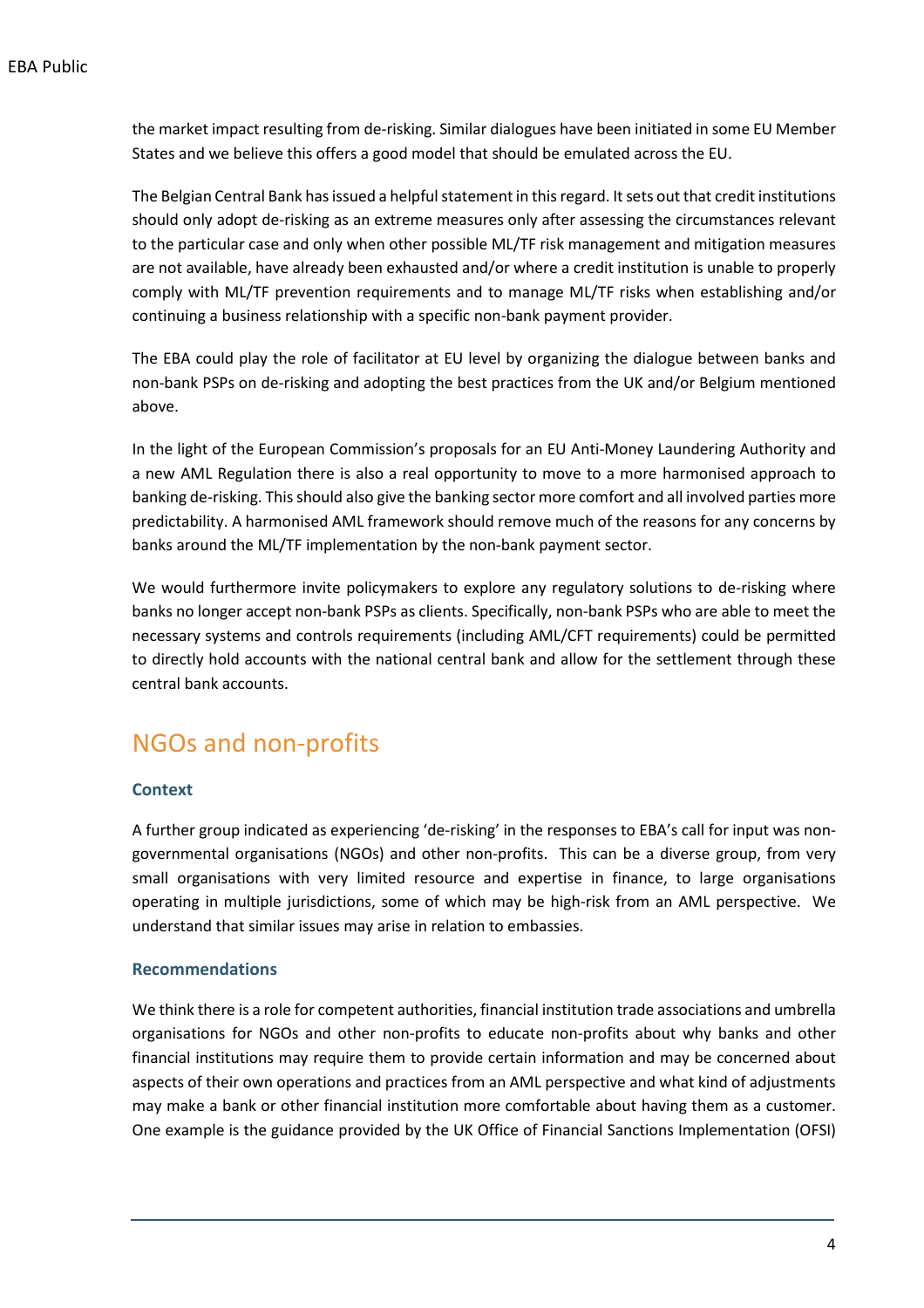for charities and NGOs regarding financial sanctions to ensure that they are understood, implemented and enforced.<sup>[6](#page-4-0)</sup>

We further think that there is a role for EBA in facilitating and co-ordinating this educational effort and sharing of experiences between competent authorities, taking as a starting point the experiences of those who responded to the consultation, and in raising awareness with representative bodies at the EU as well as member-state level. We understand that EBA has already taken steps in this area and encourage them to build on this starting point.

There may be an additional role for EBA in facilitating sharing of experience and good practice in relation to the extent to which financial institutions can provide feedback to individual customers without 'tipping off' about AML concerns.

## 'Accidental Americans'

#### **Context**

A further category of respondents who expressed concern in response to EBA's call for input were socalled 'accidental Americans'. These are EU citizens who have some connection with the USA sufficient for them to be potentially within the scope of the American 'FATCA' legislation, which brings very significant reporting obligations for financial institutions along with the risk of very significant financial penalties if obligations are not met.

In some cases, difficulties may arise for customers because the financial institution does not want to have any connection at all with American clients, so as not to have obligations under FATCA. In other cases, customers may not be able to provide the expected information and so the financial institution may not consider that it could meet its FATCA obligations in relation to that customer. For example, an individual born in the USA might have American citizenship but, having never lived there, not have a social security number. Some customers try to address the issue by giving up their American citizenship but this may only be done for certain limited grounds and anecdotally is very hard to do.

We recognise that this is not a new issue and that challenges have arisen since FATCA came into force. However, the impact on those individuals affected can be extreme, effectively cutting EU citizens off from access to EU financial services. We therefore think it is right to continue efforts to minimise the impact of FATCA on EU citizens who are also 'accidental Americans'.

#### **Recommendations**

We would therefore suggest the following steps be taken:

• EBA should contact all the individual 'Accidental Americans' who responded to the consultation to find out exactly what their situation is, at what point they encountered difficulties and in relation to which services at which institutions. This exercise would also aim

<span id="page-4-0"></span><sup>6</sup> See *[OFSI updates charity sector guidance](https://ofsi.blog.gov.uk/2021/11/01/ofsi-updates-charity-sector-guidance/)*, November 2021; Office of Financial Sanctions Implementation (OFSI), *[Charity sector guidance: Financial Sanctions guidance for charities and other non-governmental](https://assets.publishing.service.gov.uk/government/uploads/system/uploads/attachment_data/file/1030412/Charity_Guidance_2021_1.11.pdf)  [organisations \(NGOs\)](https://assets.publishing.service.gov.uk/government/uploads/system/uploads/attachment_data/file/1030412/Charity_Guidance_2021_1.11.pdf)*, updated November 2021; and OFSI, *[UK Financial Sanctions: General](https://assets.publishing.service.gov.uk/government/uploads/system/uploads/attachment_data/file/961516/General_Guidance_-_UK_Financial_Sanctions.pdf) Guidance.*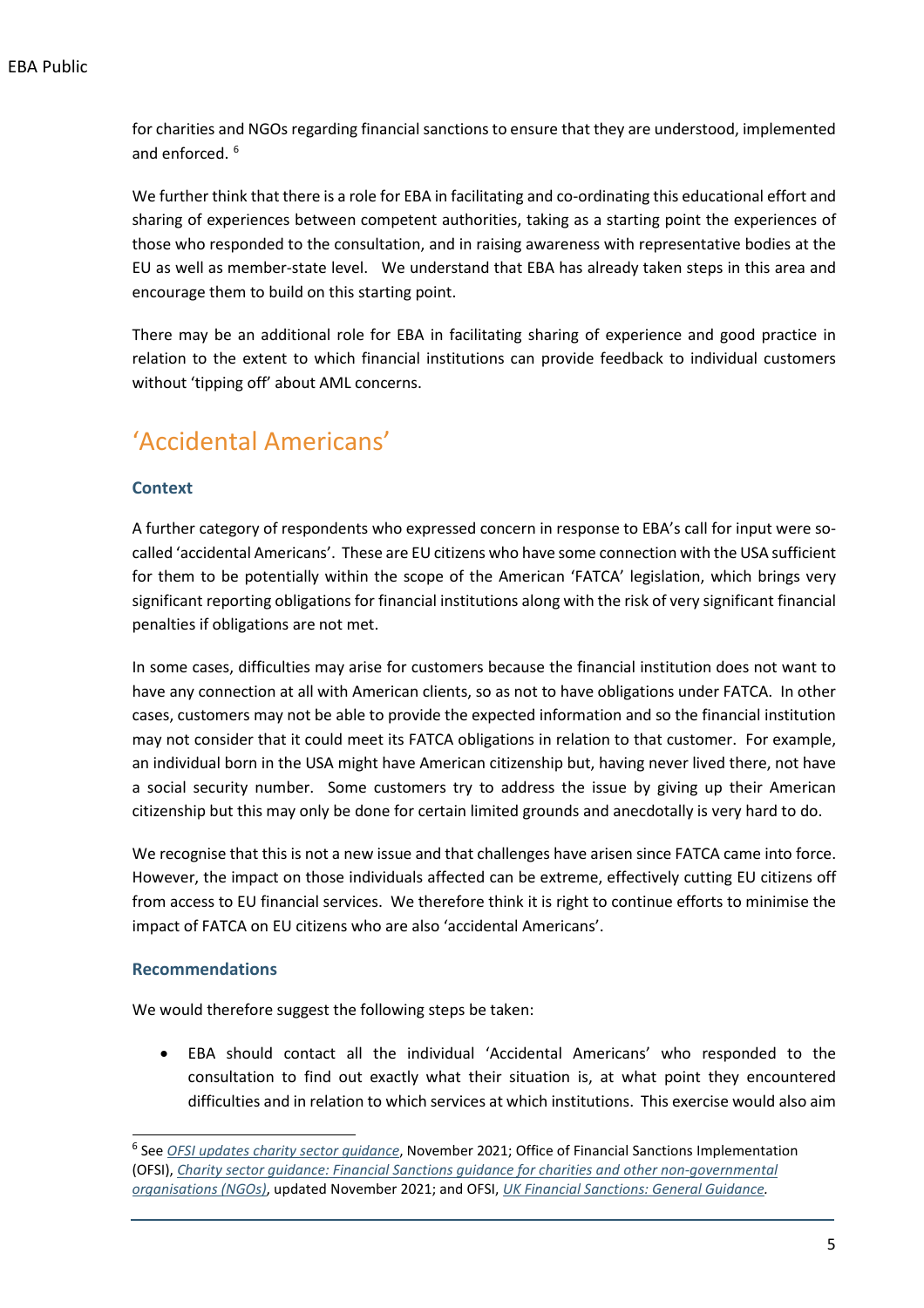to find examples where customers were eventually able to access the services they needed and how, and from which institutions. The aim of doing this is to build an 'evidence base' from a consumer perspective, recognising that this may not be a statistically relevant sample.

- EBA to convene supervisory convergence work to explore situations where 'Accidental Americans' have been able to access banking services and how institutions have enabled this, including in more complex situations. This could also involve seeking input from financial institutions on:
	- the FATCA and KYC compliance challenges in relation to US customers, with a particular focus on so-called 'Accidental American' customers;
	- the risk they may incur of being considered in significant non-compliance with FATCA; and
	- whether they apply a risk-based approach and otherwise how they manage this situation.
- EBA should facilitate the transmission of practical solutions to cases (e.g. where an individual does not have a social security number) to competent authorities and financial institutions and clarify whether it is permissible for a financial institution established in the EU to refuse to provide services to an EU citizen on the basis that they are also American. We would argue that it should not be.
- EBA to present matters on which there do not appear to be solutions to the European Commission to raise with the US authorities in the context of the Transatlantic Dialogue.

### Financially excluded and vulnerable groups

#### **Context**

Although EBA did receive some responses from non-EU citizens who considered they had suffered derisking, we think it is important to note that many who are vulnerable to de-risking as a result of factors which also make them vulnerable to wider financial exclusion, such as a lack of standard means of identification or permanent address, are highly unlikely to have responded to the consultation. Evidence about customers in such groups can also be difficult for consumer organisations to obtain. We think it is therefore important not to conclude that de-risking is not a problem for people at risk of financial exclusion more widely just because this was not the focus of responses to the call for input.

We note that FATF has recently acknowledged that there may be unintended consequences from its requirements which exacerbate financial exclusion.<sup>[7](#page-5-0)</sup> Some respondents to FATF's consultation drew attention to the lack of incentives for supervisory authorities and financial institutions to use tools that should already be available within FATF's risk-based approach, such as simplified due diligence, to enable financial inclusion.<sup>[8](#page-5-1)</sup> This is because use of SDD is more likely to be criticized if there is any doubt

<span id="page-5-0"></span><sup>7</sup> See FATF 2021.

<span id="page-5-1"></span><sup>8</sup> See for example *[Assessing the Financial Action Task Force's Impact on Digital Financial Inclusion](https://static.rusi.org/267_op_gates_financial_inclusion.pdf)*, Royal United Services Institute for Defence and Security Studies, June 2021.